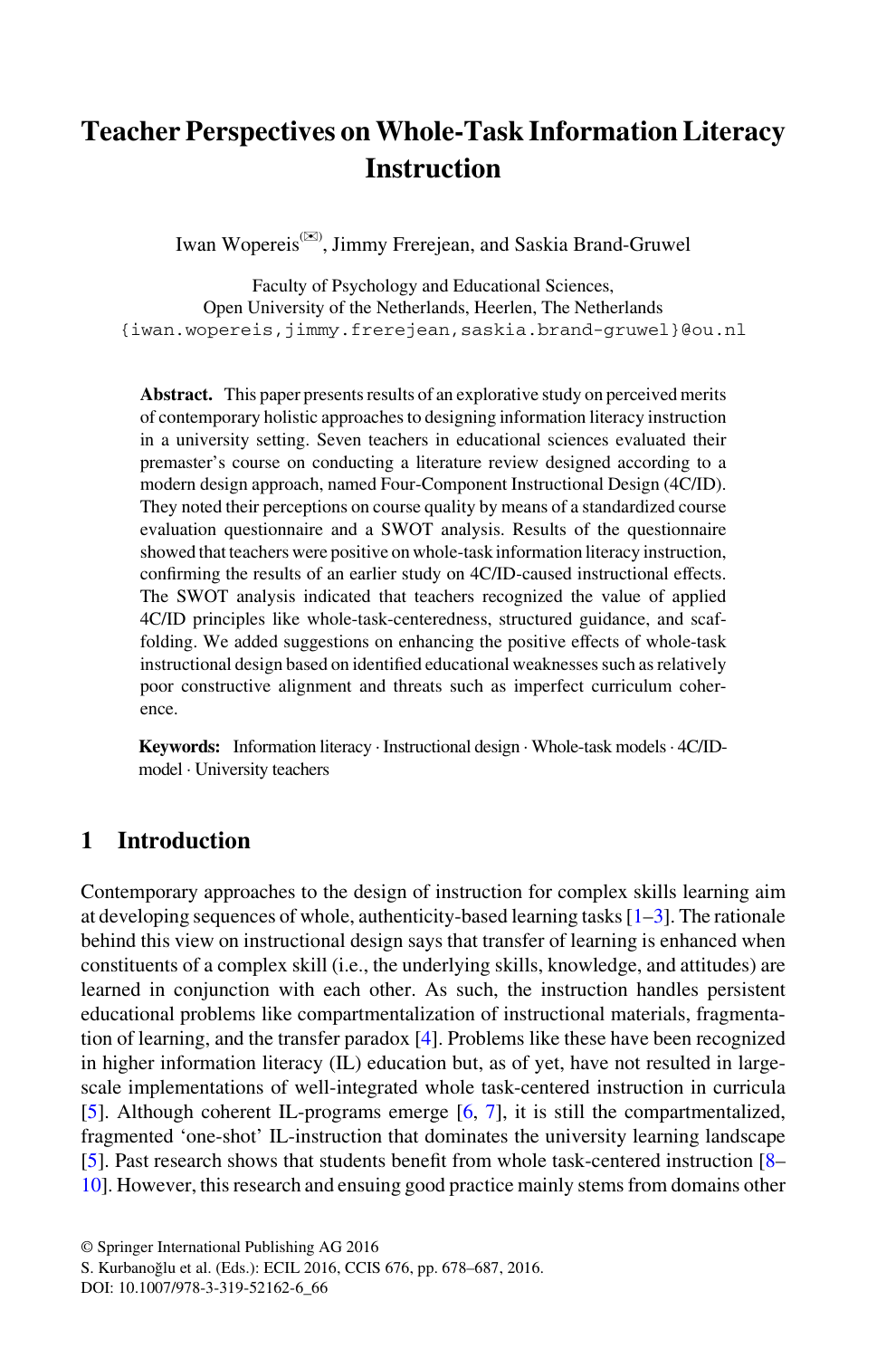than IL such as statistics education  $[11]$  $[11]$ , science education  $[12]$  $[12]$ , and medical education [\[13](#page-8-0)]. In order to validate findings from other disciplines, we initiated a research project in the domain of university IL-instruction. In that project we explored the effects of the whole task approach on learning how to conduct a literature review, a central IL-skill in academia.

We developed an IL-course (see [\[15](#page-8-0)], for a blueprint of the course) following the Four-Component Instructional Design (4C/ID) model of Van Merriënboer [[4,](#page-8-0) [14\]](#page-8-0), one of the most praised models for designing whole-task instruction [\[3](#page-8-0)]. An earlier study showed that the new 4C/ID-based course was effective as all students passed it [[15\]](#page-8-0). Besides, students rated highly course features like whole learning tasks, guidance, and feedback, all indicators of good quality. However, we questioned the efficiency of the course as time on task was relatively high. The present study builds on these findings and analyses in-depth course characteristics that might affect course effectivity and efficiency. In order to triangulate findings presented in the previous study [\[15](#page-8-0)], we decided to focus on the teachers' perspectives on course quality. Since teachers are pivotal in the educational process, we expected them to provide unique insight in the nature and quality of the whole-task instruction they delivered [[16](#page-8-0)].

We used a standard course evaluation questionnaire from the Open University of the Netherlands [[17\]](#page-8-0) to measure the teachers' views on course quality (i.e., studiability, feasibility, and practicability) as stated in Research Question (RQ) 1. Questions focused on (perceived) quality of course constituents, instructional guidance, and instructional support. Instruments like these are frequently used for research purposes [[15\]](#page-8-0). Since we used the same instrument to measure students' perceptions on course quality in the earlier study, it was possible to compare students' and teachers' views as stated in Research Question (RQ) 2. This comparison is of value for instructional designers as it contrasts perceptions of 'consumers' (i.e., students) and 'producers' (i.e., teachers) of whole-task instruction, two important groups of actors in the educational process [[18\]](#page-9-0). In addition, it contributes to a comprehensive 360 degree overview of course quality aspects. We added an analysis of strengths, weaknesses, opportunities, and threats (SWOT), as stated in Research Question (RQ) 3 to analyze the course quality aspects in depth. This type of analysis is increasingly used in education to systematically explore various constituents of instructional quality and to provide information for quality improvement [[19](#page-9-0), [20](#page-9-0)].

In sum, our study aimed to reveal teacher perceptions on the quality of whole taskcentered IL-instruction. We compared findings with a previous study on student perceptions and scrutinized strengths, weaknesses, opportunities, and threats of the IL-course by means of a SWOT-analysis. The research questions were as follows:

- RQ1: How do teachers perceive the quality of whole task-centered instruction?
- RQ2: Does perceived quality differ between teachers and students?
- RQ3: What are important strengths, weaknesses, opportunities, and threats of the ILcourse that relate to course quality?

We analyzed answers to these questions to determine the usefulness of the 4C/ID-model to design high quality whole task-centered IL-instruction.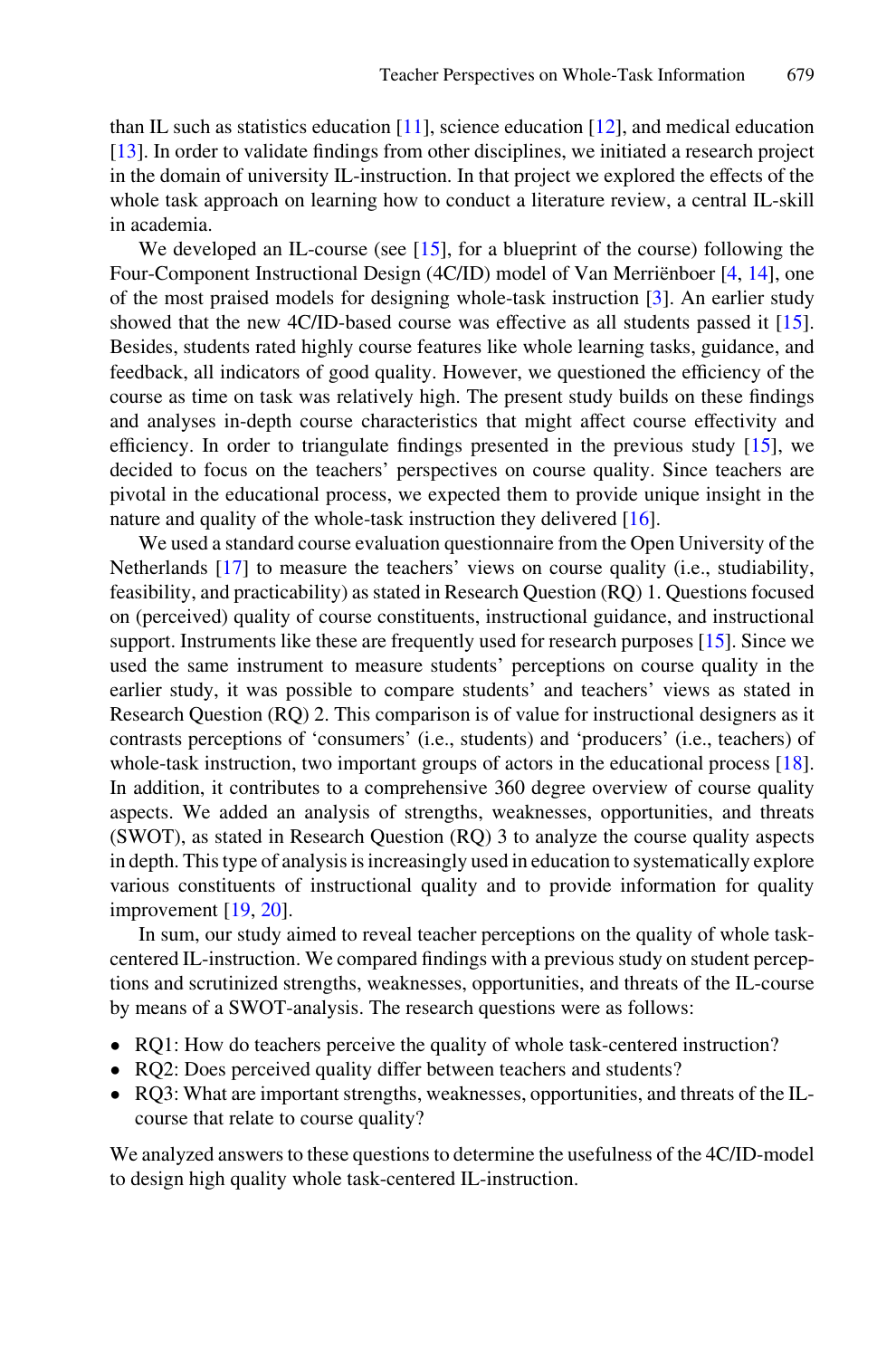# **2 Method**

#### **2.1 Participants**

Seven university teachers of the distance premaster's program in Educational Sciences at the Open University of the Netherlands (OUNL) participated in this study  $(M<sub>age</sub> = 41.9, SD = 8.7; 4 male)$ . At the time of the data collection, each teacher had supervised, on average, 46 students in the literature review course ( $M = 45.9$ ,  $SD = 24.7$ ; Mdn  $= 55$ ). Teachers considered themselves expert on information literacy ( $M = 8.1$  on a 10-point scale;  $SD = 1.6$ ) and advanced beginners in instructional design ( $M = 6.3$ ;  $SD = 2.6$ ) and the 4C/ID-model ( $M = 6.00$ ;  $SD = 2.6$ ). Three teachers had previously applied the 4C/ID-model to design instruction.

#### **2.2 Materials**

**Course.** The online course, 'Information skills for social scientists,' is part of the premaster's program in Educational Sciences of the OUNL. It teaches the fundamentals of conducting a literature review through a sequence of five learning tasks. The learning tasks are based on authentic tasks and feature the full process of conducting a literature review. Therefore, students learn the process from defining research questions to presenting the results of the review in a paper. The *completion strategy* is applied to guide students through the sequence of tasks  $[21, 22]$  $[21, 22]$  $[21, 22]$  $[21, 22]$ . This means that students gradually practice steps of the literature review task by themselves. Since this is done in reverse order this guidance principle is called 'backward fading' [\[15,](#page-8-0) [23\]](#page-9-0). Table 1 presents the structure of the course and the application of the completion strategy to guide the learning process. For detailed information on the blueprint of the course we refer to Wopereis et al. [[15\]](#page-8-0). The course is presented to the students in OpenU, an institutional learning and working environment of the OUNL [[24\]](#page-9-0).

|                            | <b>Learning Task 1</b> | <b>Learning Task 2</b> | <b>Learning Task 3</b> | <b>Learning Task 4</b> | <b>Learning Task 5</b> |
|----------------------------|------------------------|------------------------|------------------------|------------------------|------------------------|
| Define question(s)         | Worked-out             | Worked-out             | Worked-out             | Worked-out             | Execute*               |
|                            |                        |                        |                        |                        |                        |
| Search for sources         | Worked-out             | Worked-out             | Worked-out             | Execute*               | Execute                |
|                            |                        |                        |                        |                        |                        |
| Select sources             | Worked-out             | Worked-out             | Execute*               | Execute                | Execute                |
|                            |                        |                        |                        |                        |                        |
| <b>Process information</b> | Worked-out             | Execute*               | Execute                | Execute                | Execute                |
|                            |                        |                        |                        |                        |                        |
| <b>Present information</b> | Worked-out*            | Execute                | Execute                | Execute                | Execute                |

**Table 1.** Course overview

\*= focus of instruction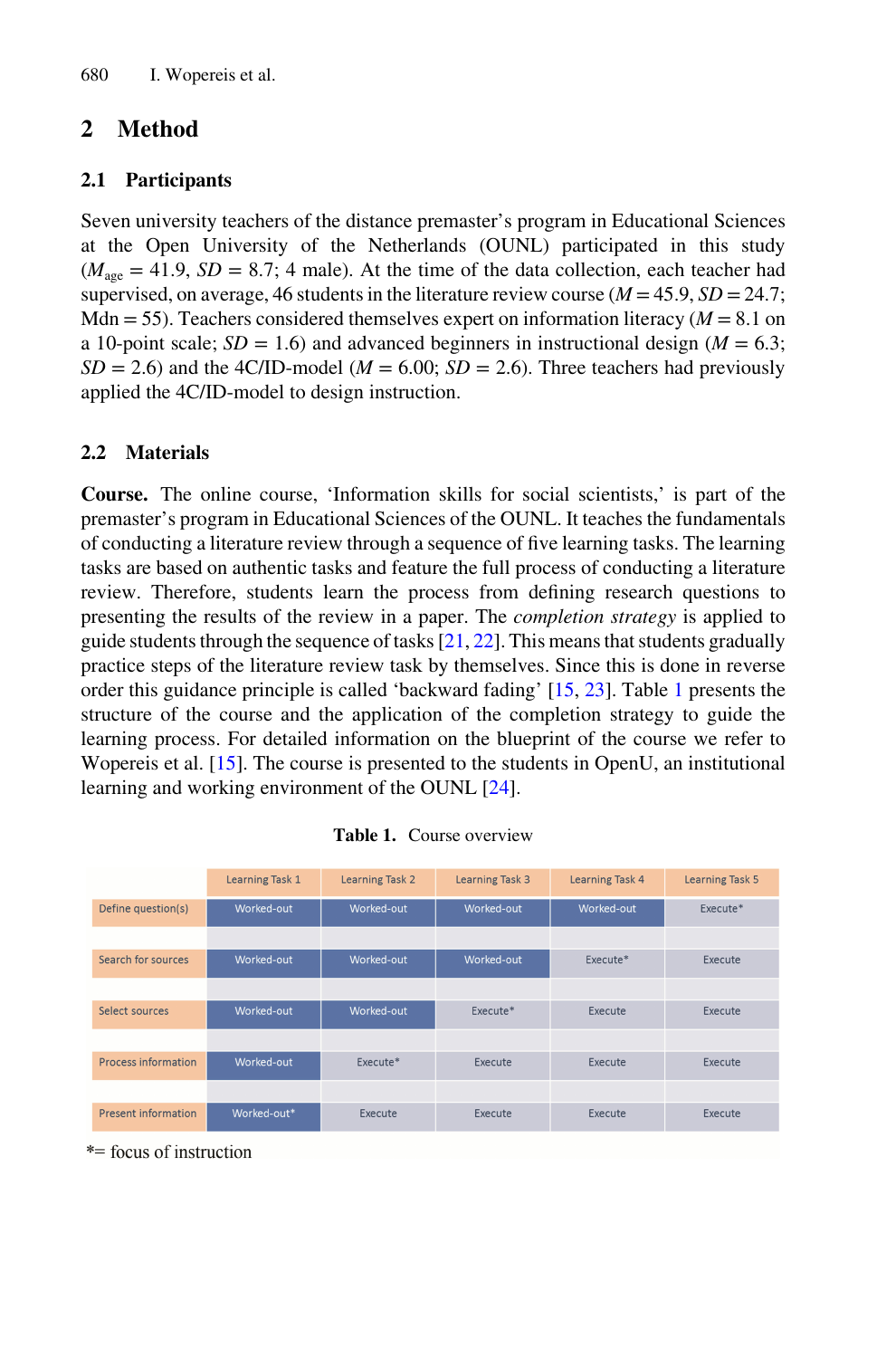**SEIN Questionnaire.** The SEIN questionnaire is a course evaluation instrument used within the OUNL [[17](#page-8-0)] that students complete after a course has ended. It includes multiple choice, rating, and open questions that record student perceptions of course quality (e.g., studiability, feasibility, and practicability) and time on task. Rating ques‐ tions focus on the perceived quality of course constituents, instructional guidance, and instrumental support. Open questions are aimed at revealing strengths and weaknesses of these elements.

**SWOT Questionnaire.** The SWOT questionnaire aims at revealing strengths, weak‐ nesses, opportunities, and threats [[19,](#page-9-0) [20](#page-9-0)] that relate to the literature review course. It consists of four prompting questions related to the four constituents of a SWOT analysis. The format of each question was: "Mention {strengths, weaknesses, opportunities, threats} of the course. If possible make a distinction between issues related to the design, development, and implementation of the course." The questionnaire asks demographic questions as well as questions related to information literacy expertise and instructional design expertise.

#### **2.3 Procedure**

Teachers filled in both the SEIN and the SWOT questionnaire individually. We used SPSS to analyze the SEIN data. As these data were not normally distributed, a Mann-Whitney test was used to compare scores of teachers and students. We followed a thematic open coding procedure to analyze the SWOT data [\[19](#page-9-0)]. The first and second author of this paper clustered the teachers' responses individually. Subsequently, they compared and discussed results of both clusterings in order to reach full agreement on themes.

# **3 Results**

We examined (a) teachers' perceived course quality, (b) teacher-student differences related to perceived quality, and (c) course strengths, weaknesses, opportunities, and threats to determine the suitability of the holistic approach to designing IL instruction. We present the results in that order.

### **3.1 Perceived Course Quality**

The overall rating for the course was  $6.9$  ( $SD = .9$ ) on a scale of 1 to 10. Teachers praised the scientific and practical orientation of the course and considered the course chal‐ lenging for students (see Table 2, first column).

Table [3](#page-4-0) shows the teachers' ratings and students' ratings for distinctive course features measured by the SEIN questionnaire. Respondents appreciated course constituents such as 'learning tasks', 'assessment task', 'supportive information', and 'teacher support'. They rated forum use low.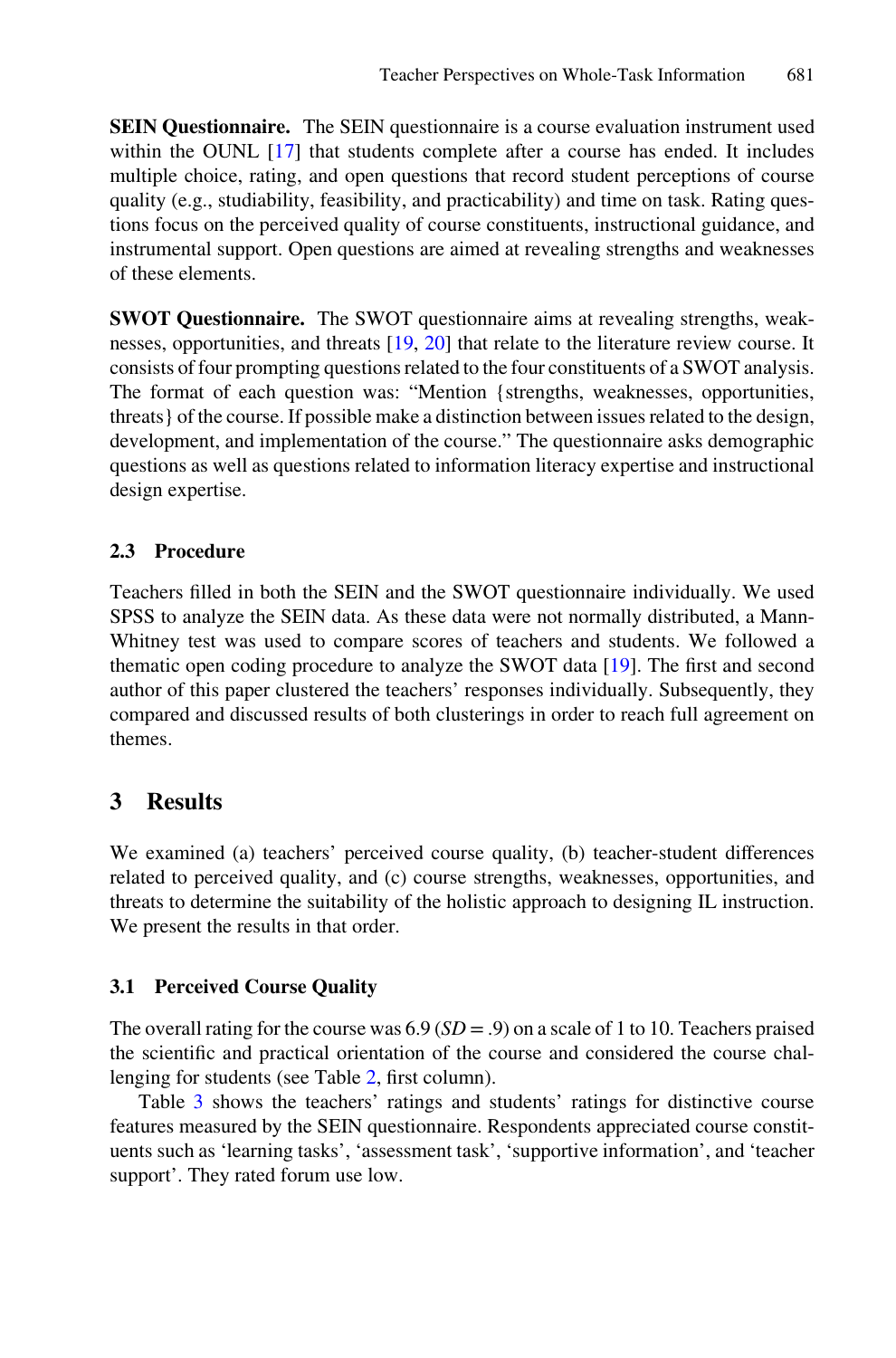| Statement                                  | Agreement on statement (in $\%$ ) |          |  |
|--------------------------------------------|-----------------------------------|----------|--|
|                                            | Teachers                          | Students |  |
| Practical level of the course is adequate  | 100                               | 98       |  |
| Scientific level of the course is adequate | 100                               | 98       |  |
| Course is challenging                      | 100                               | 81       |  |
| Learning goals are met                     | 100                               | 100      |  |

<span id="page-4-0"></span>**Table 2.** Opinion on global course features by teachers  $(n = 7)$  and students  $(n = 48)$ .

**Table 3.** Ratings course constituents (scale 1 to 10;  $1 =$  poor,  $10 =$  excellent) by teachers ( $n = 7$ ) and students ( $n = 48$ ).

|                        | Mean     |          | Mode           |         | <b>Skewness</b> |         |
|------------------------|----------|----------|----------------|---------|-----------------|---------|
|                        | Teacher  | Student  | Teacher        | Student | Teacher         | Student |
| Course<br>overall      | 6.9(0.9) | 7.4(0.9) | 6              | 8       | 0.4             | $-0.5$  |
| Learning<br>tasks      | 6.7(1.3) | 7.4(1.1) | $\overline{7}$ | 7       | $-0.7$          | $-0.5$  |
| Assessment<br>task     | 7.0(1.0) | 7.6(1.0) | 7              | 8       | $-1.4$          | $-0.5$  |
| Supportive<br>info     | 6.4(1.1) | 7.1(1.1) | $\overline{7}$ | 7       | $-0.2$          | $-1.5$  |
| Teacher<br>support     | 6.7(1.4) | 7.9(1.3) | 8              | 9       | $-0.4$          | $-0.3$  |
| <b>DLWE</b><br>(OpenU) | 7.1(0.4) | 7.4(0.9) | 7              | 7       | 2.6             | 0.3     |
| Forum                  | 5.4(2.3) | 6.2(1.5) | 6              | 7       | $-1.3$          | $-1.3$  |

Note: Standard deviations between brackets; DLWE = digital learning and working environment.

### **3.2 Differences on Course Quality**

Mann-Whitney tests on teachers' and students' ratings (see Table 3) showed a difference only on perceived teacher support (i.e., cognitive feedback). Students rated teacher support more highly (Mdn = 8) than teachers (Mdn = 7), U =  $90.5$ , p =  $0.045$ , r =  $-0.27$ . Figure [1](#page-5-0) presents a bihistogram of the distribution of the ratings. It shows that the seven teachers had different opinions on the quality of this variable. Interestingly, the teachers who were more involved in the design of the course seemed to be more positive on the feedback than the teachers who served merely as instructors and coaches.

### **3.3 SWOT Analysis**

The teachers generated 63 statements, identifying 16 strengths, 24 weaknesses, 11 opportunities, and 12 threats. Analysis of statements resulted in 4 main themes about strengths, 4 about weaknesses, 3 about opportunities, and 3 about threats. Table 4 presents the main themes for each SWOT category.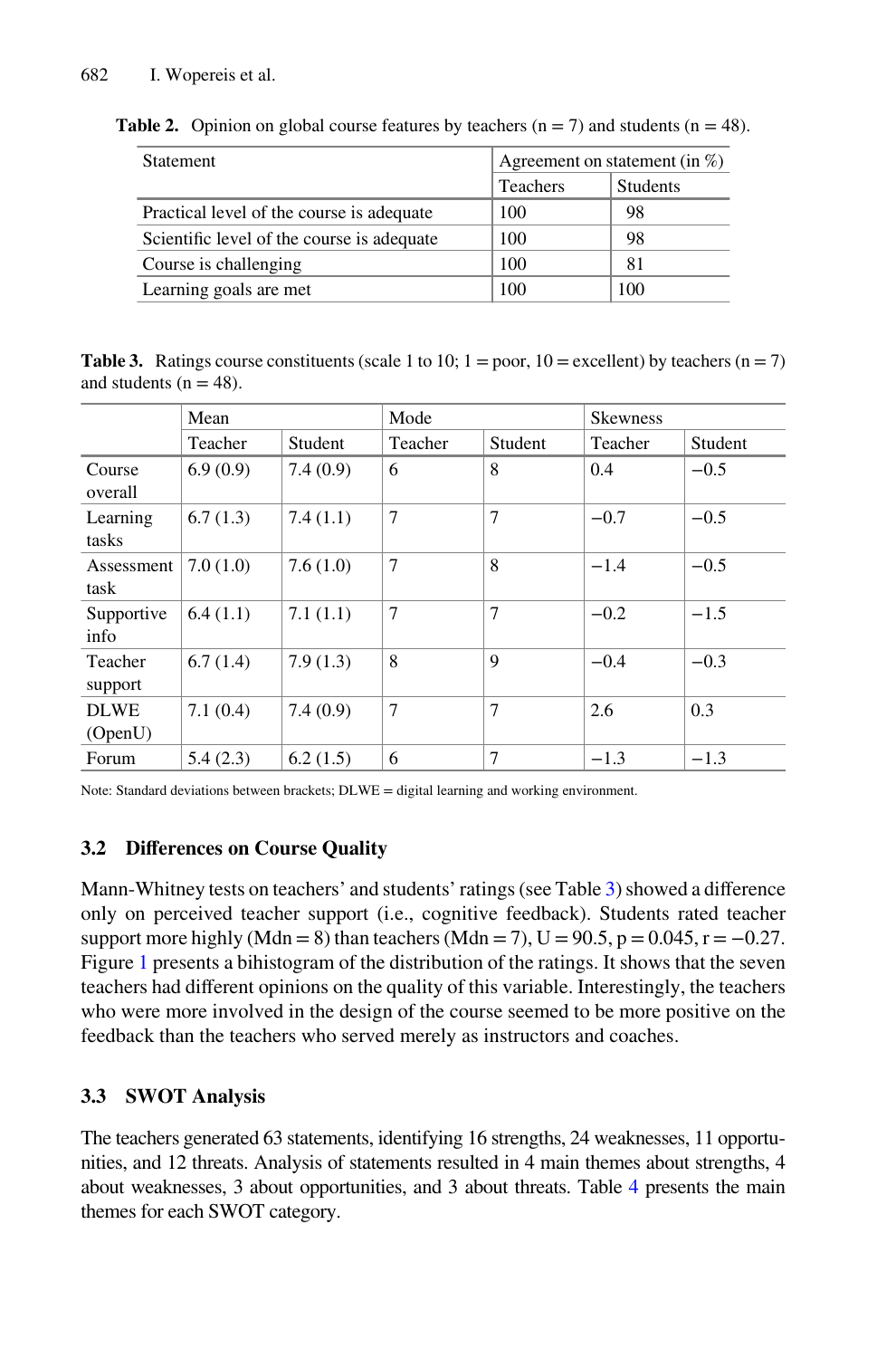<span id="page-5-0"></span>

**Fig. 1.** Bihistogram ratings for teacher support

| <b>Table 4.</b> Main themes SWOT analysis.        |                                                       |  |  |  |
|---------------------------------------------------|-------------------------------------------------------|--|--|--|
| Strengths ( $n = 16$ ). Main themes:              | Weaknesses $(n = 24)$ : Main themes:                  |  |  |  |
| • Whole task approach. Students learn the         | • Constructive alignment. No perfect                  |  |  |  |
| complex skill by solving authentic 'whole-        | alignment between learning goals, content, and        |  |  |  |
| task' problems                                    | assessment                                            |  |  |  |
| • Scaffolding. Gradually decreasing               | • <i>Curriculum coherence</i> . Skills like reading   |  |  |  |
| instructional support and guidance and            | and writing (academic) texts are wrongly              |  |  |  |
| increasing self-activation                        | considered prior knowledge                            |  |  |  |
| • Guidance. The learning process is guided by     | • <i>Materials update</i> . Adapting course materials |  |  |  |
| partially completed process work sheets           | can be costly and labor-intensive when                |  |  |  |
| • Feedback. Students receive extensive            | specialist skills are lacking                         |  |  |  |
| cognitive feedback on task performance after      | • Feedback. Cognitive feedback on the fourth          |  |  |  |
| the fourth learning task                          | task is labor-intensive                               |  |  |  |
| Opportunities ( $n = 11$ ); Main themes:          | Threats $(n = 12)$ : Main themes:                     |  |  |  |
| • IL skills education. Course might be a starting | • <i>Plagiarism</i> . The open nature of the course   |  |  |  |
| point for the development of a learning-          | makes it possible to exchange and copy student        |  |  |  |
| teaching trajectory for learning (academic) IL    | work                                                  |  |  |  |
| skills                                            | • Scalability. An increase of students might          |  |  |  |
| • Academic skills education. Integrating          | hamper adequate teacher support (i.e.,                |  |  |  |

(academic) IL skills into a broad academic

*• Collaborative learning*. To improve learning and to address problems related to scalability CSCL-formats could be implemented

skills curriculum

We identified four main themes related to *strengths*. They all related to distinctive design guidelines of the 4C/ID-model. The first theme emphasized the importance of whole, authentic tasks as points of departure in the design process. One teacher, for instance, stated that "[in the course] students practice the systematic approach to problem solving [i.e. conducting a literature review] in its entirety." The second theme aimed at course structure and stressed that instructional support within a sequence of learning tasks should decrease

providing feedback)

*• Curriculum coherence*. Autonomy of teacher teams may result in poorly aligned curricula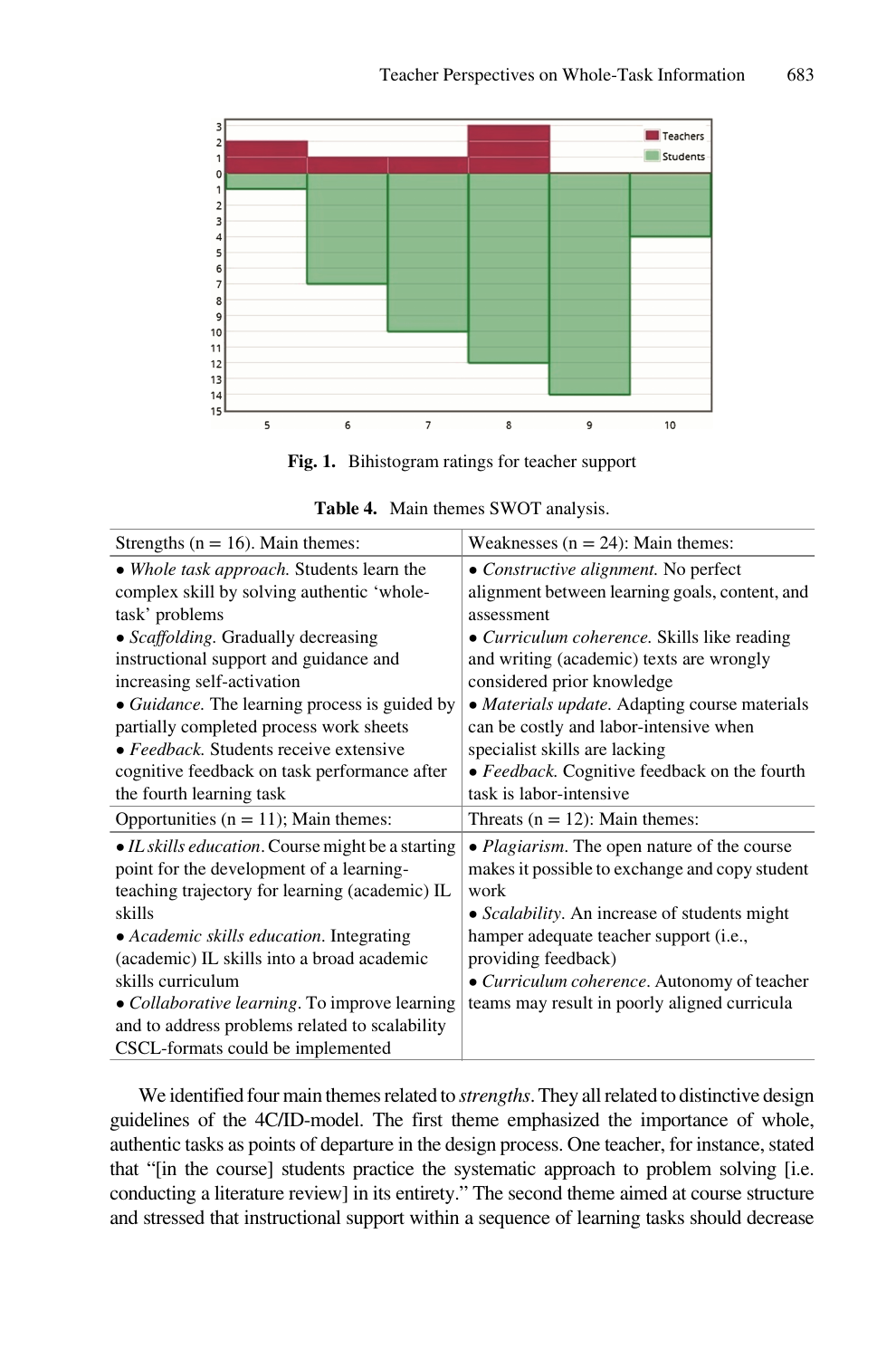over time. A teacher said: "Throughout the course the students increasingly perform parts of the whole task themselves." The third theme underlined the importance to apply process worksheets to learn the complex literature review skill. A concise teacher statement on strengths read: "Use of process worksheets." The fourth theme stressed the power of feed‐ back. One teacher appreciated the "… extensive formative feedback that students receive after the fourth learning task", which was considered an additional "… excellent learning experience."

Feedback was not only a strength. It was also one out of four main themes related to *weaknesses*. Or, as formulated by one teacher: "Providing feedback [in this course] is demanding." Another main theme on weaknesses was constructive alignment. "Constructive alignment is rather weak: assessment, practice, and materials are not aligned. For example, academic writing skills are assessed, not taught." This weakness was related to the third main theme, namely curriculum coherence. Some skills like academic reading and writing were regarded as prerequisites while they were not part of the presupposed skill repertoire of students. A teacher said: "For instance, there are course entry requirements [i.e., knowledge and skills] that refer to courses that no longer precede the current course, due to a redesign of the curriculum." The fourth main theme on weaknesses was materials update. One teacher mentioned that "updating [instructional] videos is not easy and requires specialist knowledge and skills."

The category *opportunities* covered three main themes on issues that might be benefi‐ cial to course quality. First, the course was regarded a solid base for designing a learningteaching trajectory on information literacy: "Several task classes [on academic IL instruction] could be developed." Second, the course would be an ideal 'point of departure' for an integrated and broad academic skills curriculum. One teacher said: "This course is suited to provide a basis for more academic skills, such as formulating research questions and crit‐ ical reading." Collaborative learning was regarded a third thematic issue. According to some teachers both the effectivity and efficiency of learning could be improved when students work together on learning tasks. One teacher, for example, mentioned the surplus value of well-implemented peer feedback both for optimizing learning output among learners and saving time on task for teachers.

The *threats* to course quality were classified in three main themes. The first theme included issues on plagiarism. A teacher wrote: "Learning tasks should be replaced because students are copying each other's work." Scalability was regarded another important threat. As one teacher mentioned: "The current approach is not scalable: a large increase of students will result in a heavy workload for the teachers." The final thematic threat related to curriculum coherence. Teacher teams who work too autonomously create courses that are isolated entities in the curriculum. A teacher suggested that the "… contents of this course should be more aligned with other courses, such as academic writing."

## **4 Discussion**

In this study we analyzed the quality of a whole task-centered IL-course in a university setting to establish the usefulness of a holistic approach to instructional design. We focused on teacher perspectives of course quality and posed three research questions.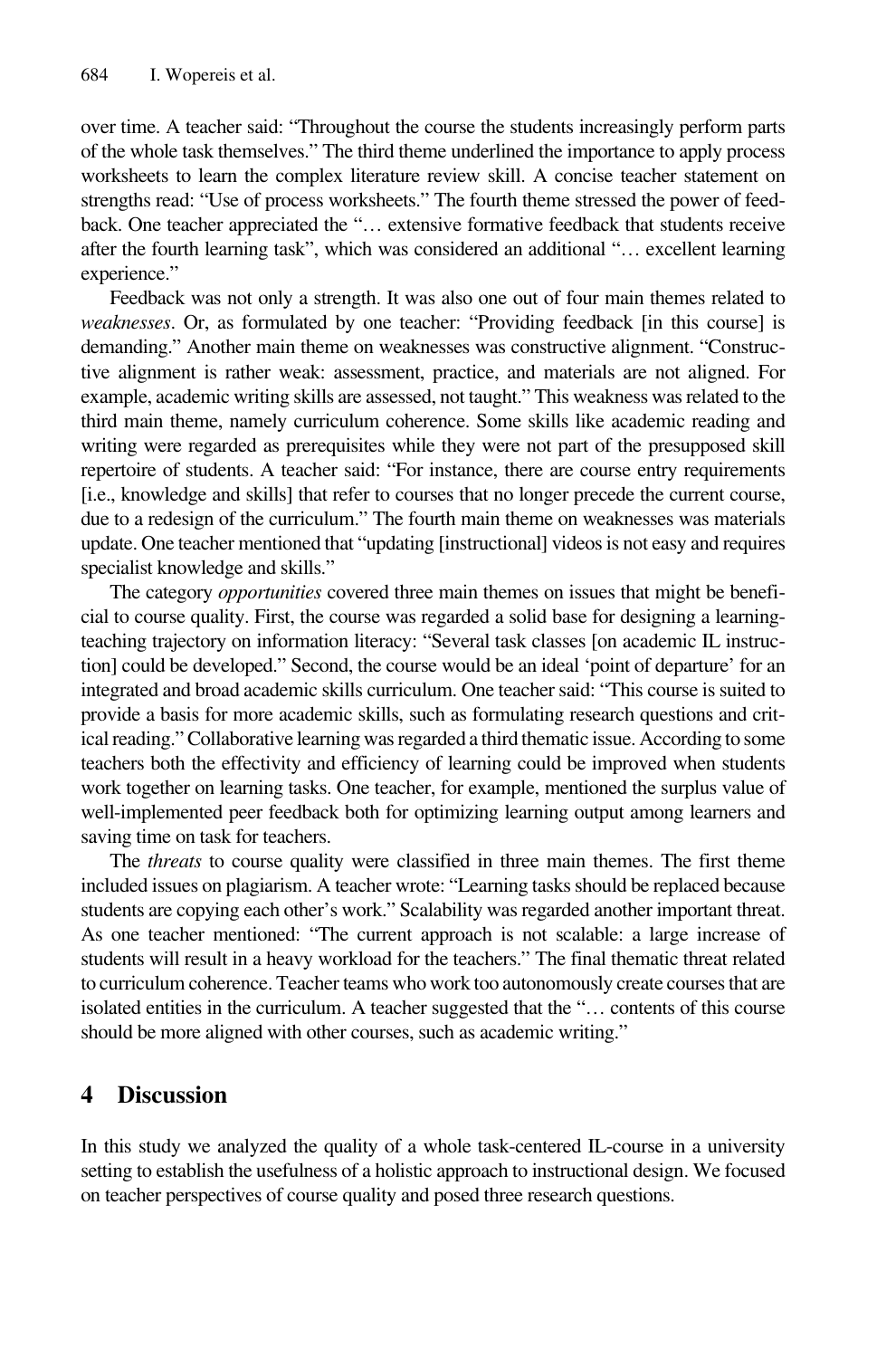Our first research question aimed at revealing perceived course quality. Ratings of teachers showed that Four-Component Instructional Design (4C/ID) can result in a chal‐ lenging course that is scientifically sound and useful for practice. Beside the acclaimed nature of the course, ratings indicated that teachers appreciated the underlying instructional blueprint. Teachers highly valued course constituents like learning tasks, supportive information (i.e., the theory), and structured guidance (i.e., scaffolding). The SWOT analysis confirmed this.

Our second research question aimed at revealing congruity and diversity in teacher and student ratings. Results of non-parametric tests showed that appreciation of the course was similar between teachers and students. The only difference concerned a more critical stance of teachers towards the feedback they gave. Interestingly students were more positive on the feedback component of the IL-course seen in medium effect size.

Our third research question aimed at revealing the strength, weaknesses, opportunities, and threats of this course as experienced by the teachers. This qualitative, in depth analysis of course characteristics emphasized the strength of the instructional blueprint which confirmed the added value of using the 4C/ID-approach to design effective IL-instruction. However, the SWOT-analysis also revealed that the implementation of a 4C/ID-based blue‐ print for whole task-centered IL-instruction may lead to heavy workload for teachers (i.e., provision of adequate feedback and regular update of study materials). This is mainly seen as a threat when the number of students will rise. Another threat is the lack of curriculum coherence. Strong autonomy of teacher design teams may result in discontinuous ILlearning-teaching trajectories [\[25\]](#page-9-0) that hamper student learning. Education should empha‐ size the design of (constructively, well aligned) coherent IL-trajectories that also address critical thinking skills  $[26, 27]$  $[26, 27]$  $[26, 27]$  $[26, 27]$ . The present IL-course might be an interesting starting point for the development of a large-scale IL-trajectory, embedded in a broader academic skill learning context. The 4C/ID-approach can help to design such large-scale curriculum.

#### **5 Conclusion**

This study showed that teachers appreciate whole task-centered IL instruction that is 4C/IDbased. Affirmed by previous studies [\[15,](#page-8-0) [28\]](#page-9-0) we therefore can conclude that the 4C/IDmodel is most suitable to designing IL-instruction. It provides teachers, librarians, and other designers of IL-instruction with the necessary design guidelines and instruments to frame a good quality instructional blueprint. However, the study also indicated that sufficient time needs to be allocated to the development, implementation, and maintenance of instruction in order to prevent constructive misalignment of learning goals, content, and assessment within and across courses [\[29\]](#page-9-0). This emphasizes the importance of building curriculum design teams that have a good overview on IL-learning-teaching trajectories and other components of the curriculum [\[25\]](#page-9-0).

Future research should aim at framing guidelines for designing, developing, and implementing coherent whole task-centered IL-programs that exceed 'one-shot' IL-sessions. Educational design research on 4C/ID-based whole-task IL-instruction might be a useful approach to address this issue [\[30\]](#page-9-0).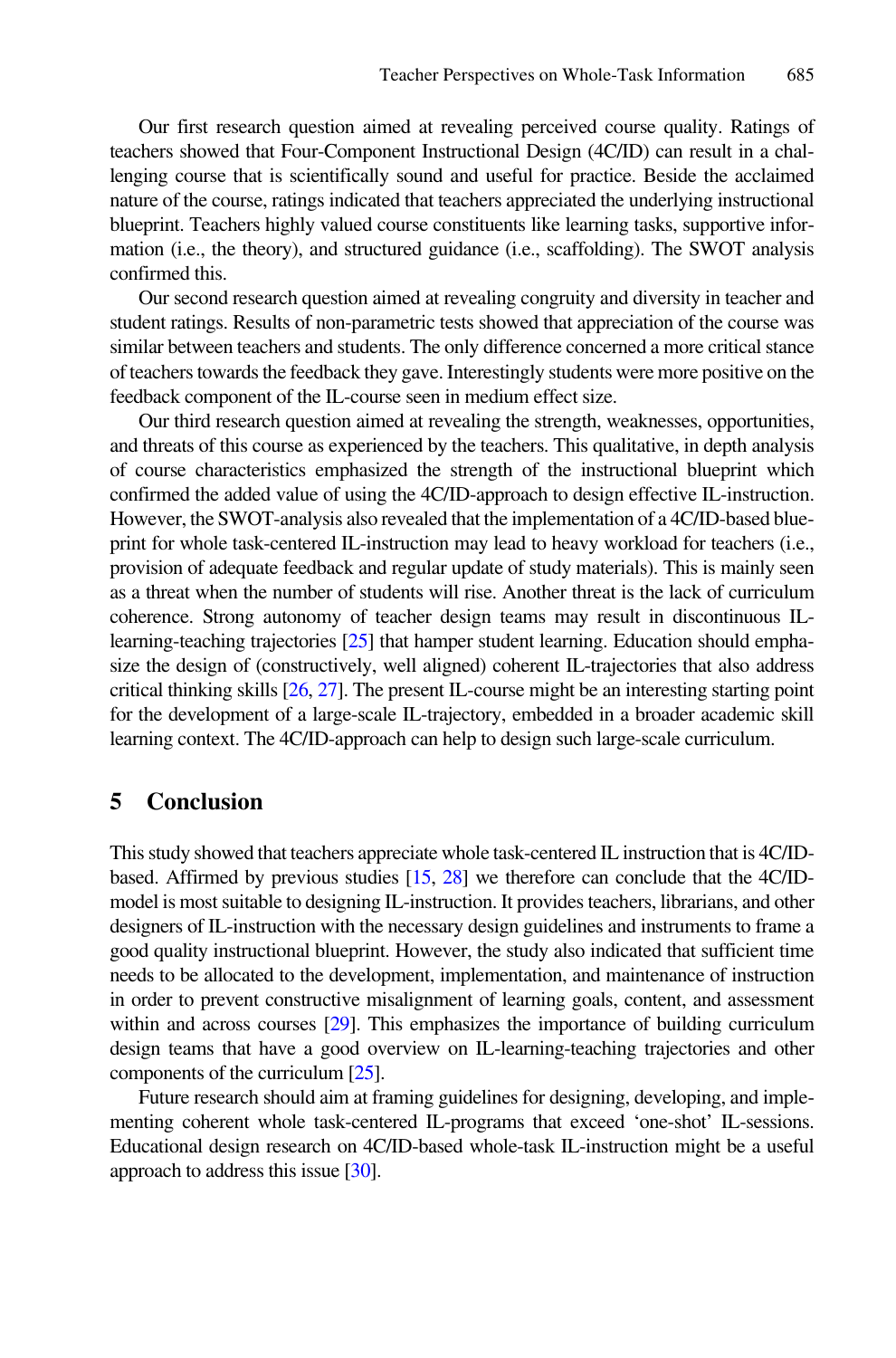# <span id="page-8-0"></span>**References**

- 1. Van Merriënboer, J.J.G.: Alternate models of instructional design: holistic design approaches and complex learning. In: Reiser, R.A., Dempsey, J.V. (eds.) Trends and Issues in Instructional Design and Technology, pp. 72–81. Pearson/ Merrill Prentice Hall, Upper Saddle River (2007)
- 2. Van Merriënboer, J.J.G., Kester, L.: Whole-task models in education. In: Spector, J.M., Merrill, M.D., Van Merriënboer, J.J.G., Driscoll, M.P (eds.) Handbook of Research on Educational Communications and Technology, pp. 441–456. Lawrence Erlbaum, New York (2008)
- 3. Merrill, M.D.: First principles of instruction. Educ. Technol. Res. Dev. **50**(3), 43–59 (2002)
- 4. Van Merriënboer, J.J.G., Kirschner, P.A.: Ten Steps to Complex Learning: A Systematic Approach to Four-Component Instructional Design, 2nd edn. Routledge, New York (2013)
- 5. Rosman, T., Mayer, A.-K., Krampen, G.: A longitudinal study on information-seeking knowledge in psychology undergraduates: exploring the role of information literacy instruction and working memory capacity. Comput. Educ. **96**, 94–108 (2016)
- 6. Moore, C., Black, J., Glackin, B., Ruppel, M., Watson, E.: Integrating information literacy, the POGIL method, and iPads into a foundational studies program. J. Acad. Libr. **41**, 155– 169 (2015)
- 7. Mullins, K.: IDEA model from theory to practice: integrating information literacy in academic courses. J. Acad. Libr. **42**, 55–64 (2016)
- 8. Brand-Gruwel, S., Wopereis, I.: Integration of the information problem-solving skill in an educational programme: the effects of learning with authentic tasks. Technol. Instr. Cogn. Learn. **4**, 243–263 (2006)
- 9. Wopereis, I., Brand-Gruwel, S., Vermetten, Y.: The effect of embedded instruction on solving information problems. Comput. Hum. Behav. **24**, 738–752 (2008)
- 10. Lim, J., Reiser, R.A., Olina, Z.: The effects of part-task and whole-task instructional approaches on acquistion and transfer of a complex cognitive skill. Educ. Technol. Res. Dev. **57**, 61–77 (2009)
- 11. Van Buuren, H.: Teaching statistics and research methods: an integrated approach (2006). [http://iase-web.org/documents/papers/icots7/3H1\\_VANB.pdf](http://iase-web.org/documents/papers/icots7/3H1_VANB.pdf)
- 12. Lansu, A., Boon, J., Sloep, P.B., Van Dam-Mieras, R.: Changing professional demands in sustainable regional development: a curriculum design process to meet transboundary competence. J. Clean. Prod. **49**, 123–133 (2013)
- 13. Vandewaetere, M., Manhaeve, D., Aertgeerts, B., Clarebout, G., Van Merriënboer, J.J.G., Roex, A.: 4C/ID in medical education: how to design an educational program based on wholetask learning: AMEE Guide No. 93. Med. Teach. **37**, 4–20 (2015)
- 14. Van Merriënboer, J.J.G.: Training Complex Cognitive Skills: A Four-Component Instructional Design Model for Technical Training. Educational Technology Publications, Englewood Cliffs (1997)
- 15. Wopereis, I., Frerejean, J., Brand-Gruwel, S.: Information problem solving instruction in higher education: a case study on instructional design. In: Kurbanoğlu, S., Boustany, J., Špiranec, S., Grassian, E., Mizrachi, D., Roy, L. (eds.) ECIL 2015. CCIS, vol. 552, pp. 293– 302. Springer, Heidelberg (2015). doi[:10.1007/978-3-319-28197-1\\_30](http://dx.doi.org/10.1007/978-3-319-28197-1_30)
- 16. Könings, K.D., Brand-Gruwel, S., Van Merriënboer, J.J.G.: Towards more powerful learning environments through combining the perspectives of designers, teachers, and students. Br. J. Educ. Psychol. **75**, 645–660 (2005)
- 17. Westera, W., Wouters, P., Ebrecht, D., Vos, M., Boon, J.: Dynamic probing of educational quality: the SEIN system. In: Landeta, A. (ed.) Good Practice eLearning Book, pp. 165–176. ANCED, Madrid (2007)